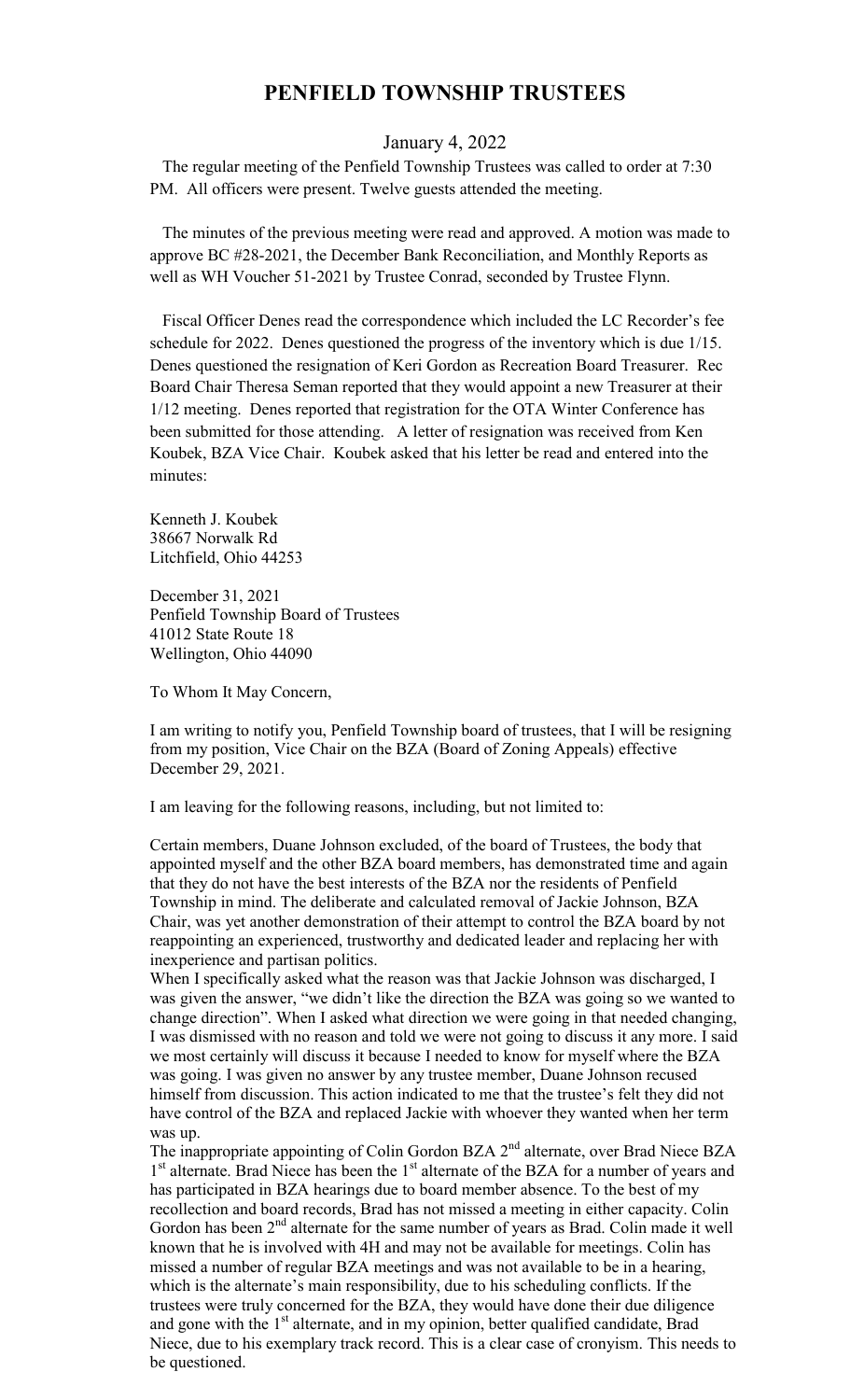It is a well-known fact that trustees have been known to approach BZA board members before hearings and impress upon them the way the trustees would like to see the hearings go. This is a clear case of abuse of power and abuse of position, besides it being illegal (Ethics). Jackie Johnson has been an advocate of stopping this behavior. I have been an advocate of stopping this behavior. Results, removal of BZA board member by non-reappointment.

It was noted, by a trustee, that the trustees received a lot of flak recently, from township residents, regarding the BZA's latest hearing and decision on Foster road. It was also noted that this flack was the main reason for Jackie's removal. I indicated to the trustee that the flack

they were receiving was coming from a fractional percentage of the township residents. The trustees were listening and reacting to the minority and making decisions that affect the majority. Not once polling the majority to see what their opinion is. If these trustees cannot take a little bit of flak from the fractional minority without making these kinds of knee-jerk drastic changes, they are not suited for this type of office. The fact is, that the trustees did not support the BZA's decision. The fact is, the trustees did not stick up for the BZA members. The trustees did not tell the whiny minority that the BZA is an independent body, appointed by the trustees and even though they may or may not agree with the BZA's decision, the trustees will support the BZA's decision. Instead, the trustees took it upon themselves to throw years of experience, knowledge, dedication and leadership away to appease a few whiners. As the BZA vice chair, at the time of that decision, I indicated to the trustee that I did not hear one FACT to support the whiners in attendance and that is why I voted the way I did. The trustees took those few whiny comments and terminated our chair person. **THIS** is the main reason I am resigning. This is the cowardice that betrayed the BZA and what it is supposed to stand for. Since the BZA is appointed by the trustees, I cannot and will not be part of an organization that is continually trying to undermine the BZA by the self serving individuals that are supposed to be protecting us. I did not make this decision out of haste.

For what it is worth, I personally grew as an individual serving on the BZA. At first, I did not know what to expect or what to do, but learned over the years how best to try and help the township. Trying to make the best decision with the information we were given at the time and the zoning regulations we are required to follow. I learned early on that no matter what decision we made, somebody wasn't going to be happy. But, we kept going, kept learning.

I am honored to know the 2021 BZA board members and to have served with them. We were, without a doubt, the BEST BZA board Penfield township has ever had. Jackie Johnson is a leader and a professional in her behavior at all times. As stated above, Jackie spent many hours researching an issue and attending seminars to be better, to do better. I cannot speak for the rest of the BZA board, but it made me do better. Jackie's non-appointment by the trustees was unjustified and unwarranted. It was deceitful, cowardly and above all unprofessional in its execution. The residents of Penfield Township need to ask why did this happen.

In closing, what is there left to say? I wish the BZA best of luck. Through no fault of their own have lost an experienced chair and vice-chair and have gained new inexperienced board members. I am sure the trustees will help guide you in the direction they want you to go. I am most concerned for the township. If it doesn't look right, question it. If it doesn't sound right, question it. If it doesn't smell right, get rid of it.

Kenneth J. Koubek BZA board member and Vice Chair

 Zoning Inspector Brett Linden fielded a call from Rick Cadwell regarding holding rustic weddings on commercially zoned property. Stefanie Denholm also called regarding this property and discussed concerts, rustic weddings, putt-putt golf, and a petting zoo at this property located at 43244 St. Rt. 18. Linden has requested a parking lot plan and approval from the LCPH Department regarding this usage.

Brad Niece, BZA  $2<sup>nd</sup>$  alternate questioned the Trustees as to why, as  $1<sup>st</sup>$  alternate, he was overlooked for appointment to the BZA and demoted to  $2<sup>nd</sup>$  alternate while a newly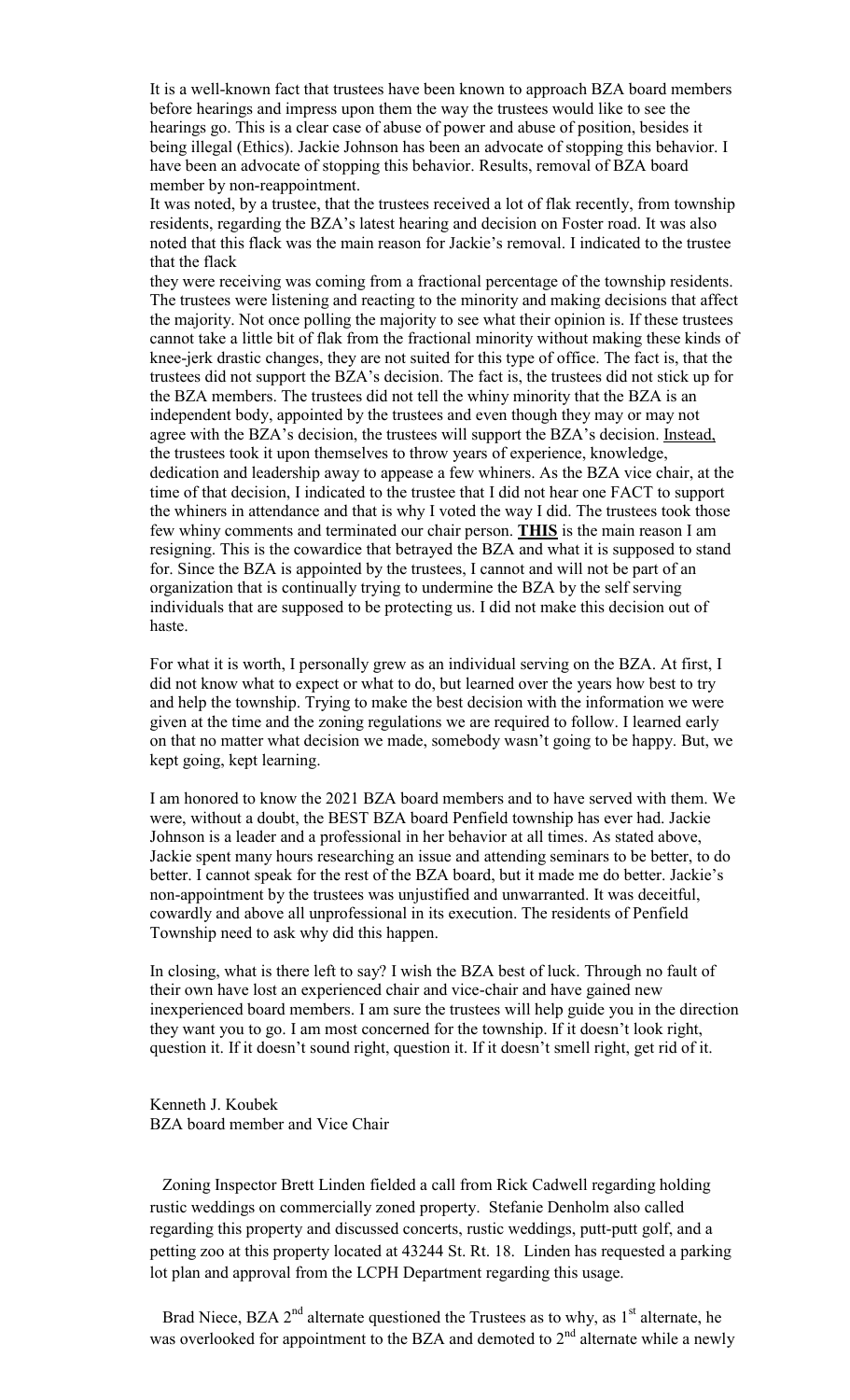appointed member was appointed over him to the Board without even an interview. He stated that he felt the Trustees were throwing away a good board.

 Trustee Conrad made a motion at 7:55 PM to go into executive session to discuss employment of a public employee.

| Roll Call:                                                                |            |  |
|---------------------------------------------------------------------------|------------|--|
| Chairman Johnson                                                          | <b>Yes</b> |  |
| Trustee Flynn                                                             | <b>Yes</b> |  |
| <b>Trustee Conrad</b>                                                     | <b>Yes</b> |  |
| Chairman Johnson declared the meeting back in regular session at 8:35 PM. |            |  |
| Roll Call:                                                                |            |  |
| Chairman Johnson                                                          | Here       |  |
| Trustee Flynn                                                             | Here       |  |
| <b>Trustee Conrad</b>                                                     | Here       |  |
|                                                                           |            |  |

 Trustee Conrad made a motion to rescind his 12/29 motion appointing members to the BZA Board. Appointments will be decided after the Trustees interview Brad Niece, Colin Gordon, and Amy Younglas for open positions.

 The following were in attendance but had no questions or comments: Jerry Rathwell, Rachael Duling, Ken Koubek, Dave Lenzer, Tom Seman, Theresa Seman, Bill Albrecht, Bob Storms, and Lloyd Gordon.

 Former Zoning Secretary Linda Albrecht made a statement regarding the 12/29 BZA appointments. She stated that she was very disappointed with the Trustee's decision. She said both Zoning Boards have very tough jobs to do. She felt that Jackie Johnson bore the brunt of all BZA decisions as their chair. She stated that all five Board members vote on these decisions. Albrecht question appointing a  $2<sup>nd</sup>$  alternate to the Board over the  $1<sup>st</sup>$  alternate. She stated that in all her years attending meetings and serving as Zoning Board Secretary she has never seen that done before. She questioned whether the Trustees would inform Zoning Alternates that they might never serve on their respective boards. She felt that some Foster Road residents that attended the Trustee meeting after the Foster Road flag lot hearing made some very nasty, disrespectful comments. This display factored into her decision to resign as secretary. She stated that the BZA has rules and regulations to follow in their decision-making process. She said that the comment regarding Trustee Johnson having a conflict of interest because of his wife's service on the BZA Board was unfounded as Jackie was appointed to the BZA two years prior to Trustee Johnson's election, and as such has served the board for 14 years. Albrecht questioned the appointment to the Board of a resident that has never attended a zoning meeting. She questioned why we have Board Alternates if we are not going to use them.

 Chairman Johnson called an executive session at 8:44 PM to discuss employment of a public employee.

| Roll Call:                                                                |            |
|---------------------------------------------------------------------------|------------|
| Chairman Johnson                                                          | Yes        |
| Trustee Flynn                                                             | <b>Yes</b> |
| Trustee Conrad                                                            | Yes        |
| Chairman Johnson declared the meeting back in regular session at 9:52 PM. |            |
| Roll Call:                                                                |            |
| Chairman Johnson                                                          | Here       |
| Trustee Flynn                                                             | Here       |
| Trustee Conrad                                                            | Here       |
|                                                                           |            |

 Trustee Conrad advised that he spoke with Miss Simmons regarding a memorial bench for Keith Kiser. He advised her to contact Fiscal Officer Denes. He reported that the interview with Amy Younglas has been postponed due to illness.

 Trustee Flynn spoke with Matt DeVore regarding the new pickup truck purchase. The truck will be manufactured in the near future. Flynn spoke with Shawn Smith of MPW